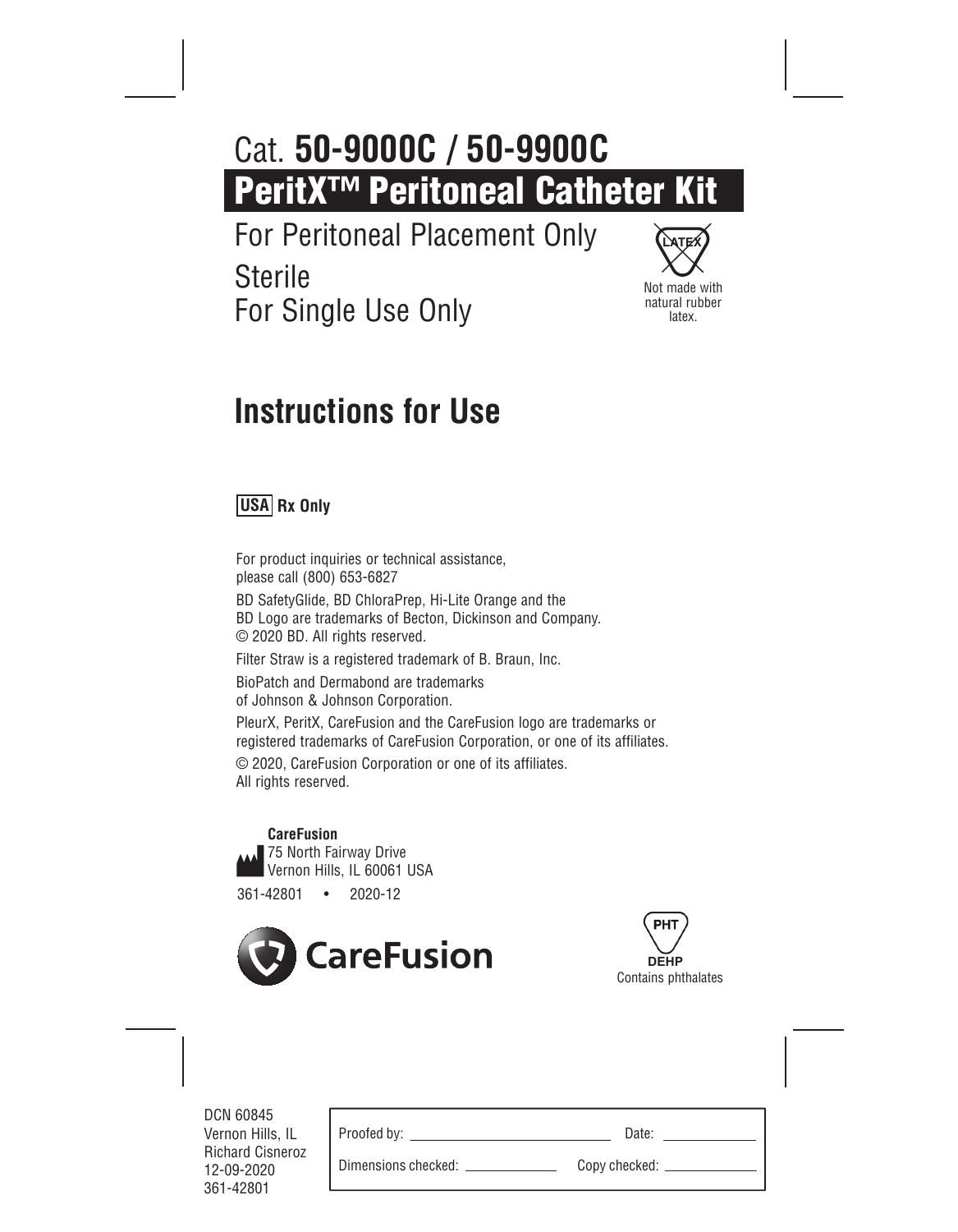## **Figure**

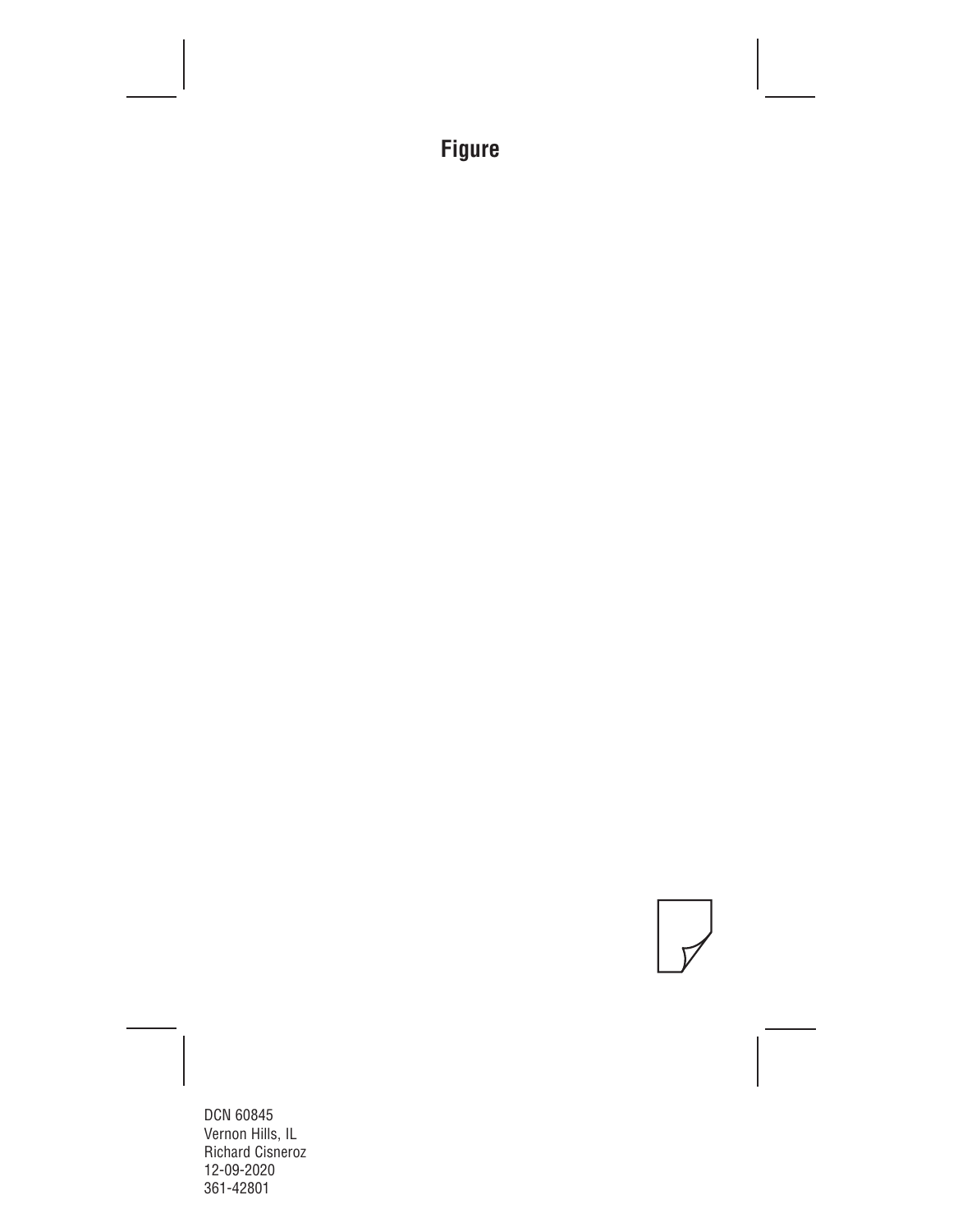**Figure**















**(15)**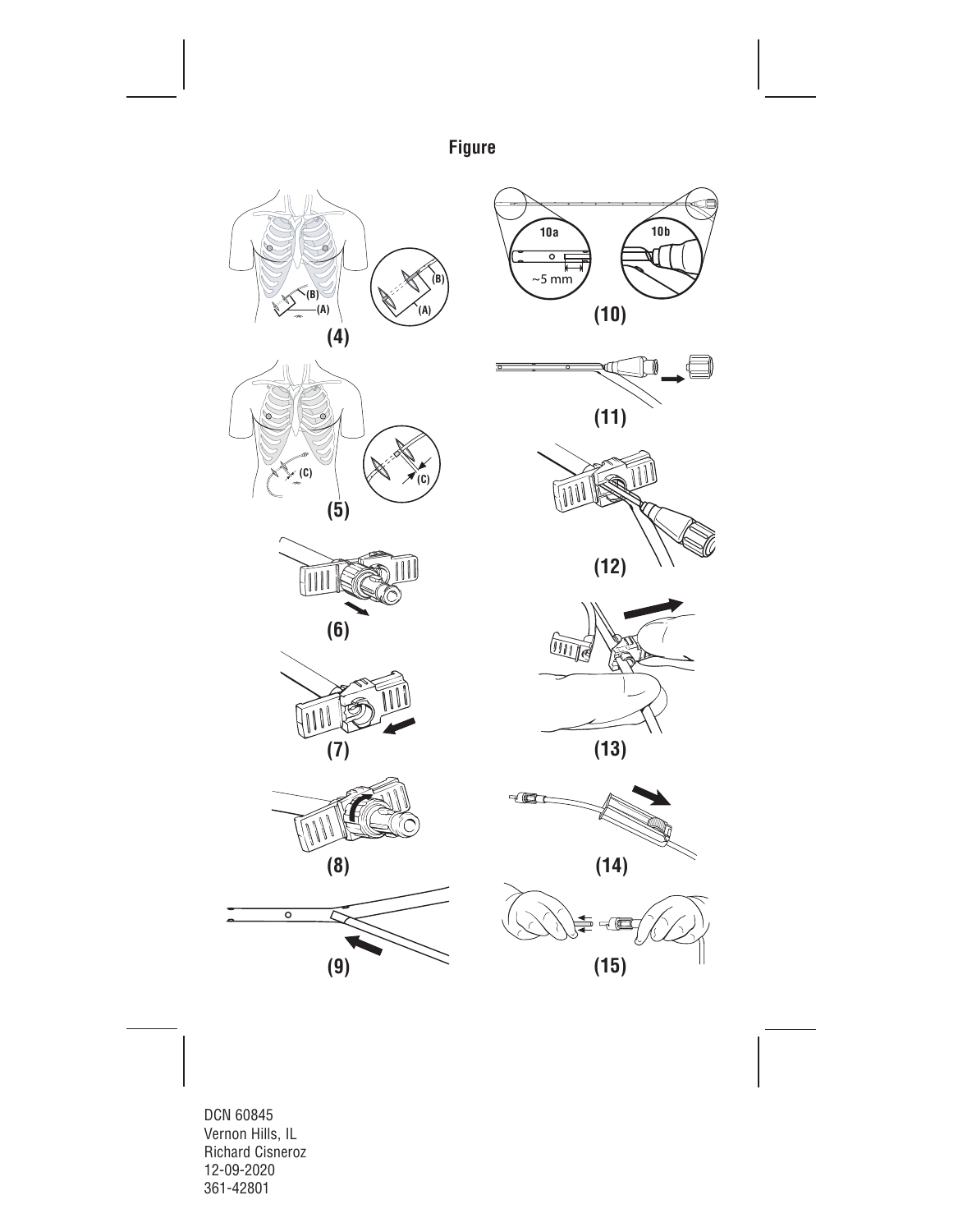

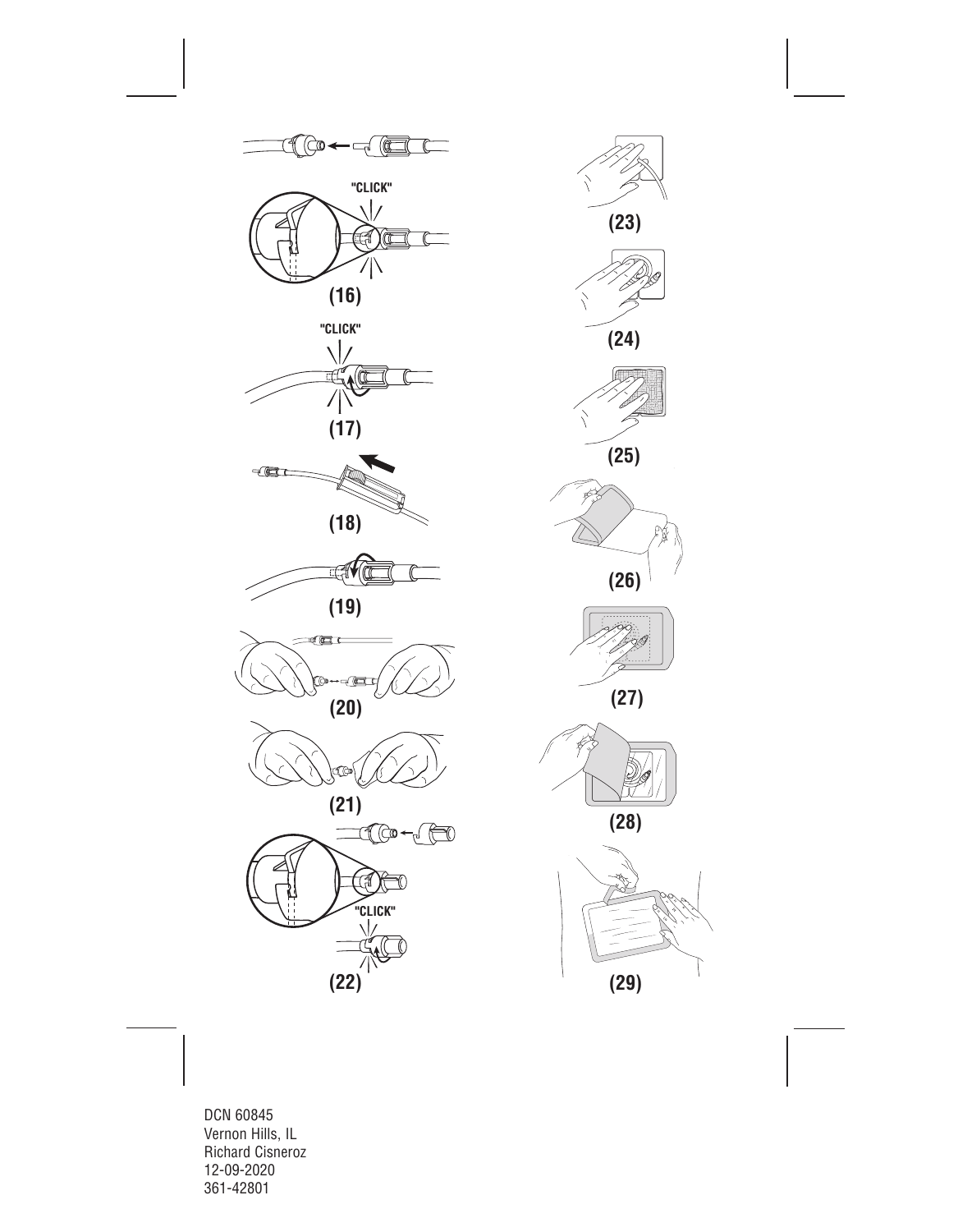#### **PeritX™ Peritoneal Catheter Procedure Product Information**

The PeritX™ Peritoneal Catheter consists of a fenestrated silicone catheter with a valve mechanism and a polyester cuff. **(Figure 1)** A barium sulfate stripe runs the entire length of the catheter. The valve is designed to prevent the passage of air or fluid in either direction unless it is accessed with the specifically matched drainage line, access kit, or vacuum bottles provided by CareFusion. The PeritX™ Peritoneal Catheter is designed exclusively for use with the PleurX™ Vacuum Bottle, glass vacuum bottles, and the Lockable Drainage Line for connection to wall suction or portable suction.

#### **PeritX™ Peritoneal Catheter**



### **Lockable Drainage Line**



#### **Indications for Use**

The PeritX™ Peritoneal Catheter System is indicated for intermittent, long term drainage of symptomatic, recurrent, malignant and non-malignant ascites that does not respond to medical management of the underlying disease and for the palliation of symptoms related to recurrent ascites. The use of the PeritX™ Peritoneal Catheter for non-malignant ascites is limited to patients who are intolerant or resistant to maximum medical therapy, refractory to large volume paracentesis (LVP) and are not candidates for a trans-jugular intrahepatic portosystemic shunt or LVP. The PeritX™ Peritoneal Catheter is indicated for adults only.

The Lockable Drainage Line **(Figure 2)** is used to drain fluid using standard wall suction, water seal drainage system, vacuum bottle, or other appropriate method.

#### **Contraindications**

Use of the PeritX™ Peritoneal Catheter System is contraindicated in the following situations:

- 1. When the peritoneal cavity is multi-loculated, and the drainage of a single loculation would not be expected to provide relief of dyspnea or other symptoms.
- 2. When there is a coagulopathy.
- 3. When the peritoneal cavity is infected.
- 4. When the patient is known or suspected to be allergic to materials contained in the device.

The valved peel-away introducer and catheter insertion stylet are not designed for use in the arterial system or as a hemostatic device.

#### **Warnings**

Do not put anything except the access tip of the Lockable Drainage Line, Catheter Access Kit, or PleurX™ Vacuum Bottles into the catheter valve since any other device could damage the valve. A damaged valve may allow air into the body or let fluid leak out through the valve when not draining.

A diagnostic paracentesis should be performed if the patient shows signs or symptoms of possible spontaneous bacterial peritonitis (SBP) such as fever or abdominal pain. If SBP is present, the patient should be treated per institutional guidelines, including systemic antibiotics and repeat diagnostic paracentesis at the end of the antibiotic regimen. For a patient with resolved SBP, the patient should be treated per institutional guidelines, including prophylactic antibiotics to help in the prevention of refractory or recurrent SBP. In the case of refractory or recurrent infections, the catheter should be removed and reinserted at the discretion of the clinician after the SBP has resolved.

Do not place the PeritX™ Peritoneal Catheter into the pleural space as it could lead to misidentification of the catheter and/or mistreatment of the patient.

#### **Cautions**

For single use only. Re-use may result in a nonfunctional product or contribute to cross contamination.

Sterile technique should be used when placing and draining the catheter.

Care must be taken not to bend or kink the sheath.

 Damage to the sheath may prevent passage of the catheter.

The fenestrations must be entirely within the peritoneal space to avoid leakage into the tunnel tract. Take patient size, tunnel length, and the catheter length into account when placing the catheter.

The valved peel-away introducer is designed to reduce fluid loss and the risk of air intake, but is not a hemostasis valve. It is not intended to create a two-way seal, nor for arterial use. It will substantially reduce the race of fluid flow, but some fluid loss through the valved peel-away introducer may occur.

#### **Sterility**

This product has been sterilized. It is for single use only and is not to be resterilized. Do not use if package is damaged. CareFusion will not be responsible for any product that is resterilized, nor accept for credit or exchange, any product that has been opened but not used.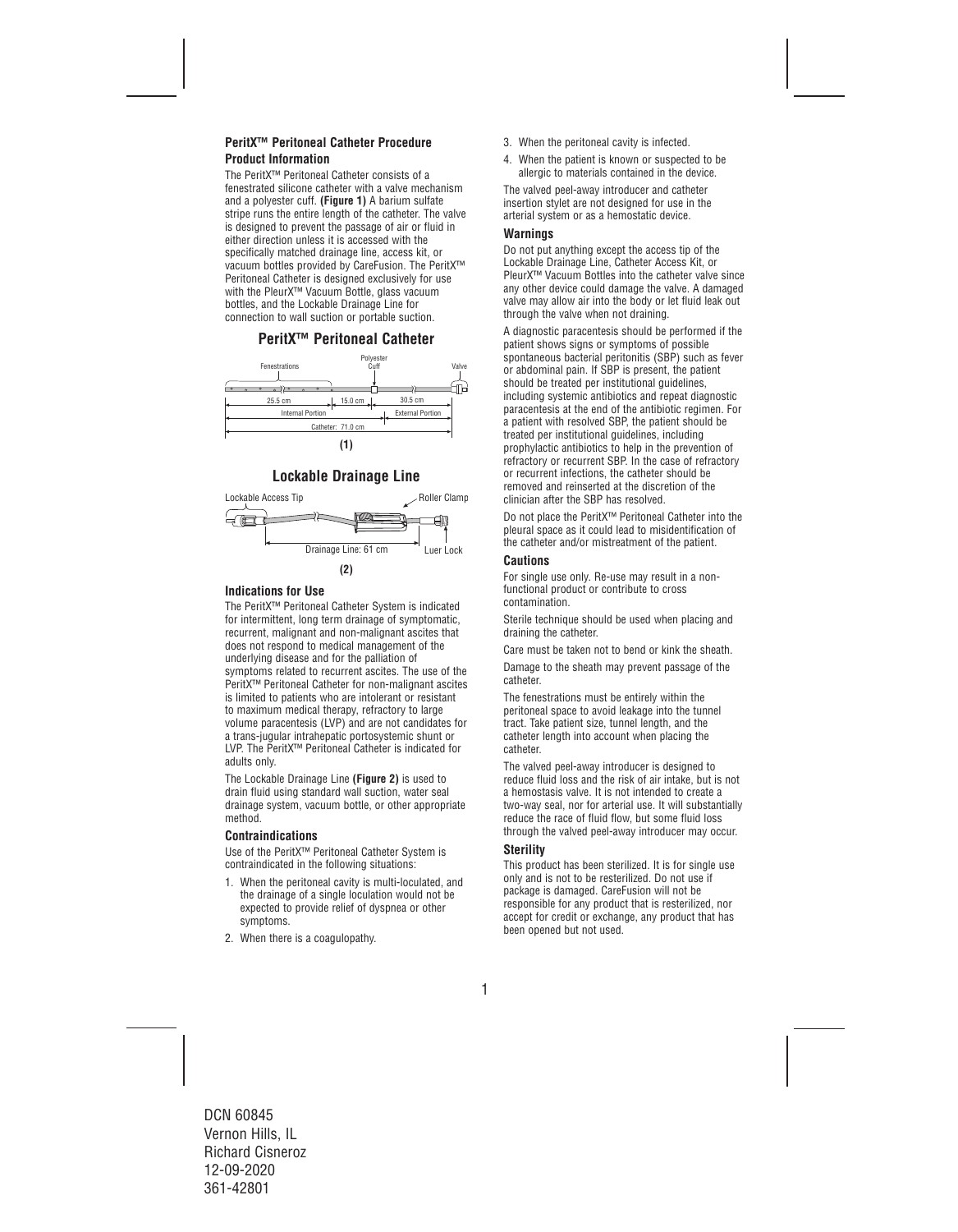#### **PeritX™ Catheter Tray Supplies Preparation Components**

- 2 BD ChloraPrep™ 10.5 ml Applicators with Hi-Lite Orange™ Tint
- 1 Fenestrated Drape
- 1 Filter Straw
- 2 Chart Labels
- 1 Lidocaine Label Sheet
- 3 Lidocaine HCl 1%, 5 ml Ampules
- 1 BD SafetyGlide™ Needle, 22 G x 1 ½" (3.8 cm)
- 1 BD SafetyGlide™ Needle, 25 G x 1" (2.5 cm)
- 1 Syringe, 10 ml
- 1 Blue Wrap

#### **Placement Components**

- 1 PeritX™ Peritoneal Catheter, 15.5 Fr
- 1 Safety Scalpel
- 1 Guidewire Introducer with Needle
- 1 Syringe, 10 ml
- 1 Needle Foam Stop
- 1 J-tip Guidewire
- 1 Forceps
- 1 Dilator, 12 Fr
- 1 Valved Peel-Away Introducer, 16 Fr
- 1 Tunneler
- 1 Catheter Insertion Stylet

#### **Closing Components**

- 1 Tweezer<br>1 Silk Suti
- Silk Suture, 2-0 Straight Needle
- 1 Absorbable Suture, 4-0 Curved Needle

#### **Drainage Components**

- 1 Drainage Line with Lockable Access Tip
- 1 Needle, 17 G x 1" (2.5 cm)
- 1 5-in-1 Drainage Line Adapter
- 1 Alcohol Pad
- 1 Valve Cap

#### **Dressing Components**

- 6 Gauze Pads, 4" x 4" (10.2 cm x 10.2 cm)
- 1 Foam Catheter Pad
- 1 Self-Adhesive Dressing

#### **General Guidelines**

- 1. Systemic prophylactic antibiotics may be indicated.
- 2. The procedure for peritoneal placement can be performed using local anesthetic and sedation. However, depending on patient needs, it may be performed using alternative approaches to anesthesia or sedation.
- 3. The catheter should be placed under image guidance, using all precautions normally used for percutaneous placement of indwelling, tunneled catheters. Care should be taken to identify and avoid contact with vasculature near the guidewire insertion site.
- 4. Guidewire insertion site selection should be based upon patient anatomy and presentation with consideration given to any possible adhesions or loculated pockets of fluid. The fenestrated section of the catheter should preferentially be placed low in the peritoneal cavity to maximize access to fluid.
- 5. Consideration should be given to the patient's ease of access in determining the location of the catheter exit site.
- 6. The fenestrated end of the catheter may be cut shorter depending on an individual patient's anatomy. **Note:** Leave at least one fenestration present on the catheter.
- 7. When using the drainage line, it may be used to drain at a suction level of -60 cm H2O or less for as long as it takes to drain 2,000 ml of fluid from the abdomen per day. The volume of fluid removed should be based on the individual patient's status and the risks for over draining, including hypotension.
- 8. The use of this product for refractory nonmalignant ascites should be limited to patients who have failed 1 month of maximum medical therapy and 3 LVP procedures within 3 months.
- 9. In order to ensure the catheter is not placed in a patient with a pre-existing infection, a diagnostic paracentesis evaluating for evidence of infection (such as gram stain and/or Absolute Neutrophil Count) should be performed prior to the placement of the device.
- 10. Drainage of the peritoneal cavity prior to catheter placement should be performed in the case of tense ascites to provide acute relief and reduce abdominal wall tension. Complete drainage prior to catheter placement is not recommended.

#### **Suggested Placement Procedure**



Proper medical and surgical procedures are the responsibility of the physician. The appropriateness of any procedure must be based upon the needs of the patient. **Figure 3** illustrates the placement of the PeritX™ Peritoneal Catheter, as described in the following procedure.

**Caution:** Individual patient anatomy, such as thin or weak abdominal wall, may require procedural variations to reduce the risk of leakage around the catheter.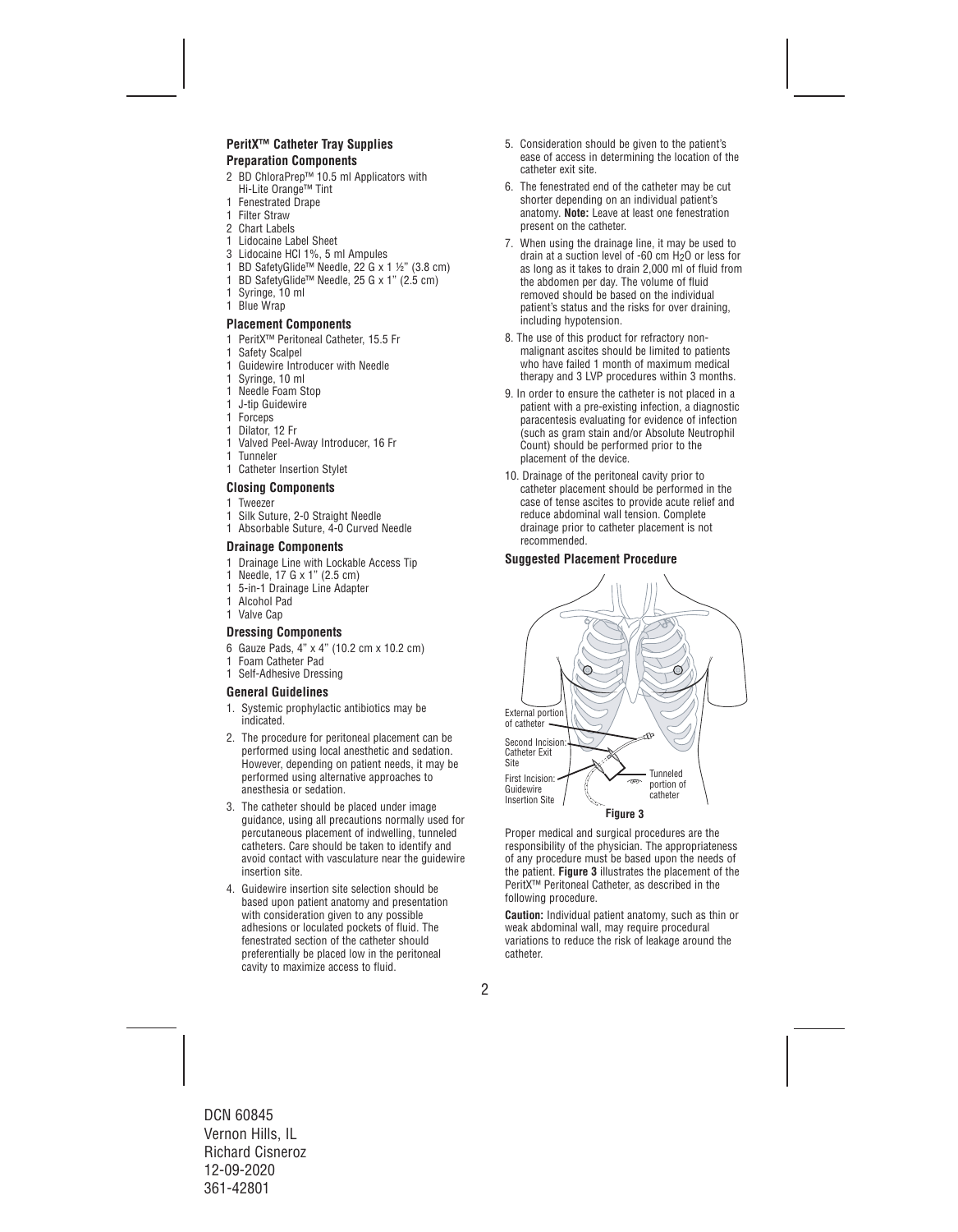- 1. Position the patient appropriately to access the desired guidewire insertion site.
- 2. Identify the appropriate insertion site through which to place the quidewire. The quidewire insertion site is typically lateral to the midline, 6–10 cm below the costal margin, and above the patient's beltline. Ultrasound can be used to confirm the guidewire insertion site.
- 3. Identify the location of the catheter exit site, which is usually 5-8 cm from the guidewire insertion site.
- 4. Surgically prep both sites utilizing the BD ChloraPrep™ applicators. **Refer to the ChloraPrep insert for further information.**
- 5. Place the fenestrated drape with the opening located over the planned insertion and tunneling sites.

**Caution:** Use the filter straw for aspiration only. Do not use for injection.

**Note:** Utilize a filter straw when aspirating Lidocaine into the syringe.

6. Raise skin wheal with lidocaine HCl, 5 ml syringe, and 25 G x 1" BD SafetyGlide™ needle. Activate Safety Mechanism immediately after removal from patient by pushing lever arm forward until needle tip is completely covered. Visually confirm that the lever arm has fully advanced and the needle tip is covered. If unable to activate, discard immediately into an approved sharps collector. Use the 22 G x 11⁄2″ BD SafetyGlide™ needle for deeper infiltration. Immediately after use, activate Safety Mechanism. **Note:** Activation of the protective mechanism can cause minimal splatter of any fluid that is remaining on the needle after injection.

**Note:** It is important to use an oblique approach while passing the introducer needle through the peritoneal wall to minimize the chance of ascitic fluid leakage.

**Caution:** Care must be taken when inserting the guidewire introducer needle to avoid puncturing or lacerating the liver or bowel.

- 7. Insert the guidewire introducer with needle, attached to a syringe, through the peritoneum using an oblique angle.
- 8. Ensure free aspiration of ascitic fluid, then remove the needle and syringe, leaving the guidewire introducer in place.
- 9. Insert the guidewire through the introducer and advance the distal end into the peritoneal cavity.

**Caution:** Do not allow the quidewire to inadvertently advance totally within the patient. Ensure that the guidewire exits the proximal end of the needle, dilator, sheath, or stylet prior to and during placement of each component.

10.Remove the introducer, leaving the guidewire in place.

**Caution:** If the needle is left in place with the guidewire introducer, damage to the guidewire may result if withdrawn through the needle.

- 11.Make a 1 cm incision at the guidewire insertion site.
- 12.Make a second 1-2 cm incision 5-8 cm from the guidewire insertion site. This incision will be the catheter exit site. Consider the patient's ease of access in determining its location. **(Figure 3)**

**Note:** A smaller incision may provide better security of the catheter.

**Note:** Take care to ensure that the tunnel track has been anesthetized.

- 13.The fenestrated end of the catheter may be cut shorter depending on an individual patient's anatomy. If desired, cut a portion of the fenestrated end of the catheter by using a scalpel to make a straight cut between fenestrations. Leave at least one (1) fenestration on the catheter.
- 14.Attach the fenestrated end of the catheter onto the tunneler.

**Caution:** Exercise care when handling the catheter to prevent it from coming into contact with surfaces such as drapes or towels. Silicone rubber is highly electrostatic and attracts airborne particles and surface contaminates.

**Caution:** Use smooth surface instruments when handling the catheter. Possible cuts or tears can occur if smooth surface instruments are not used.

15.Pass the tunneler **(A)** and catheter **(B)**  subcutaneously from the second incision down to and out through the first incision at the guidewire insertion site. **(Figure 4)** Continue to draw the catheter through the tunnel until the polyester cuff lies inside the tunnel, about 1 cm **(C)** from the second incision. **(Figure 5)** Disconnect the tunneler from the catheter.

**Note:** If the cuff is advanced further into the tunnel, it can make later removal of the catheter difficult.

16.Remove the 16 Fr dilator from the sheath. **(Figure 6)** Slide the valve over the sheath opening, insert the 16 Fr dilator through the valve, and lock in place using the rotating collar. **(Figures 7 and 8)**

#### **If using the catheter insertion stylet, follow these instructions (steps 17-22) and continue to step 27.**

**Caution:** Do not use the catheter insertion stylet if the catheter has been trimmed to accommodate patient anatomy.

17.Insert the tip of the catheter insertion stylet through the first fenestration of the catheter (closest to the cuff) and advance it into the catheter toward the tip (away from the cuff). **(Figure 9)** Ensure that the base of the stylet hub is pushed all the way up against the catheter, **(Figure 10b)**, such that the tip of the catheter insertion stylet is just past the 3rd to last fenestration near the tip of the catheter. **(Figure 10a)** Set the catheter and stylet aside.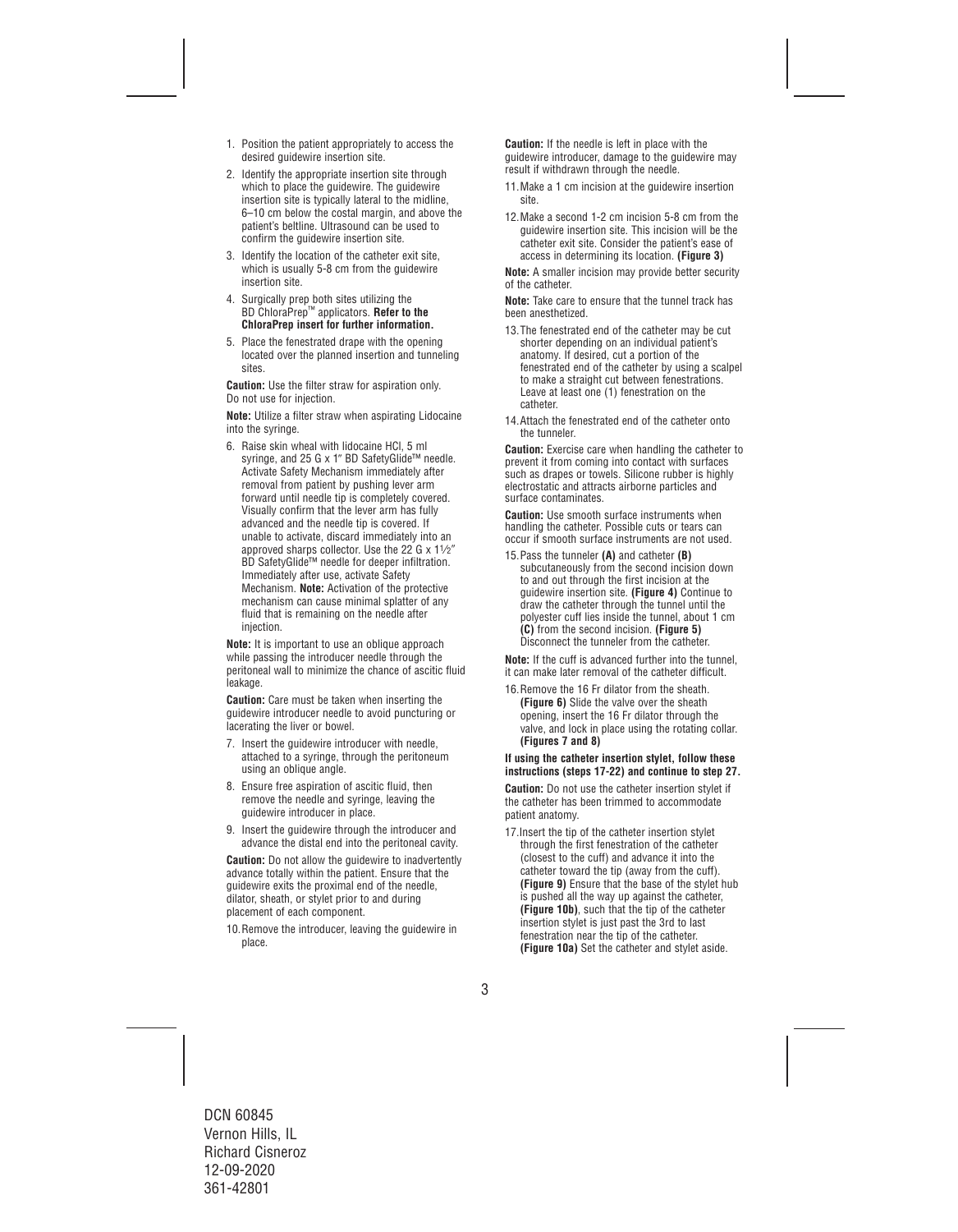**Note:** If placing the catheter over the guidewire, turn the yellow cap counterclockwise to remove it from the stylet. **(Figure 11)** 

**Note:** For steps 18-20, ensure the guidewire exits the proximal end of the dilator, sheath, or stylet prior to and during placement.

- 18. Dilate the insertion site over the quidewire utilizing the 12 Fr dilator.
- 19.Thread the 16 Fr valved peel-away introducer over the guidewire into the peritoneal cavity.
- 20.Remove the guidewire and dilator as a unit from the sheath by unlocking the rotating collar. Leave the sheath in place. **Note:** If placing the catheter over the guidewire, only remove the dilator.

Thread the catheter with the stylet over the guidewire and ensure the guidewire is coming out of the stylet hub prior to placing the catheter into the introducer.

- 21.Advance the catheter with stylet through the valved sheath all the way until the hub of the stylet is at the top of the sheath. **(Figure 12)**
- 22.Pull the stylet out of the catheter. Continue pushing the catheter into the sheath advancing it until all the fenestrations are within the peritoneal cavity. This can be verified using fluoroscopy as the fenestrations are located along the barium sulfate stripe. **Note:** If placing the catheter over the guidewire, remove the stylet and the guidewire as a unit out of the catheter.

#### **If not using the catheter insertion stylet, follow these instructions (steps 23-26) and continue to step 27:**

**Note:** For steps 23-24, ensure the guidewire exits the proximal end of the dilator or sheath prior to and during placement.

- 23.Dilate the insertion site over the guidewire utilizing the 12 Fr dilator.
- 24.Thread the 16 Fr valved peel-away introducer over the guidewire into the peritoneal cavity.
- 25.Remove the guidewire and dilator as a unit from the sheath by unlocking the rotating collar. Leave the sheath in place.
- 26.Insert the fenestrated end of the catheter into the sheath advancing it until all the fenestrations are within the peritoneal cavity. This can be verified under fluoroscopy as fenestrations are located along the barium sulfate stripe.
- 27.After the catheter has been positioned, crack the sheath handle in half.
- 28.Peel the non-valved side of the sheath handle partially away from the catheter. **(Figure 13)**
- 29.Hold the catheter firmly in position and tear the valve of the sheath from the catheter. **Note:** It is normal to experience some resistance when pulling the catheter through the slit on the sheath valve.

30.Peel away the sheath while ensuring the catheter remains in place. Adjust the catheter so that it lies flat in the tunnel without any kinks.

**Caution:** Do not use forceps on the introducer to break the handle and/or peel the sheath.

- 31.Close the incision at the guidewire insertion site.
- 32.Close the incision site around the catheter and suture the catheter to the skin taking care not to restrict the diameter of the catheter. This suture is intended to remain in place at least until there is tissue ingrowth around the cuff. **Refer to Addendum for additional product information.**

**Caution:** Exercise care when placing ligatures to avoid cutting or occluding the catheter.

**Note:** After suturing, Dermabond™ Topical Skin Adhesive (not included) may be applied topically over the guidewire insertion site and catheter exit site. This may aid in preventing leakage by assisting in wound closure. Follow the instructions for use provided by the manufacturer.

#### **Drainage Procedure**

The drainage procedure can be performed using:

- a) PleurX™ Vacuum Bottle(s)
- b) Lockable Drainage Line with glass vacuum bottle(s) or with wall suction

If using PleurX™ Vacuum Bottle(s), refer to PleurX™ Drainage Kit Instructions for Use.

**Caution:** In ascites patients, paracentesis related hypotension is uncommon, but has been documented. Use of IV fluid replacement and/or administration of colloidal agents can reduce the risk of hypotension. Additionally, initial drainage should be no more than 6L in the first 24 hours.

**Caution:** Potential complications of access and drainage of the peritoneal cavity include, but may not be limited to, the following: laceration of liver or bowel, hypotension/circulatory collapse, electrolyte imbalance, protein depletion, ascites leakage, peritonitis, wound infection, intraperitoneal adhesion, tumor growth in the catheter tunnel, and loculation of the peritoneal cavity.

**Caution:** Removal of chylous ascites could exacerbate protein depletion or related nutritional complications.

#### **Connect the Drainage Line to Wall Suction**

**Caution:** Keep the valve on the catheter and the lockable access tip on the drainage line clean. Keep them away from other objects to help avoid contamination.

**Caution:** If wall suction is used, it must be regulated to no greater than  $-60$  cm  $H<sub>2</sub>O$ , or to drain no more than 400 ml of fluid per minute.

- $(-60 \text{ cm H}_2) = -1.7 \text{ in Hg} = -44 \text{ mm Hg} = -0.8 \text{ nsi}$
- 1. Close the roller clamp completely by rolling the wheel on the roller clamp toward the suction source. **(Figure 14)**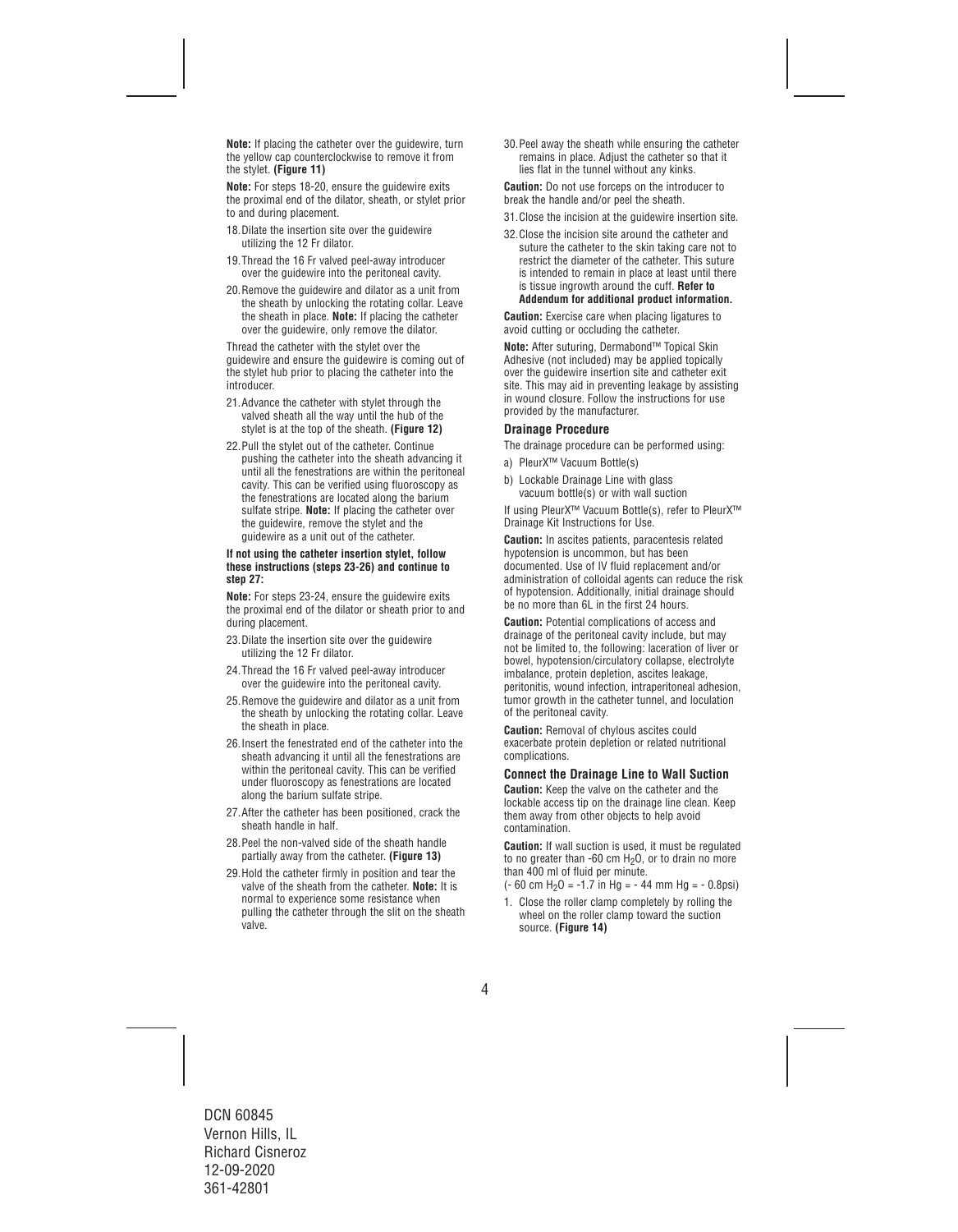**Caution:** The roller clamp must be fully closed to occlude the drainage line. When not connected to a suction source, make sure the roller clamp is fully closed, otherwise the drainage line may allow air into the body or let fluid leak out.

- 2. Attach the 5-in-1 adapter to the Luer fitting on the drainage line.
- 3. Connect the drainage line to the suction source.
- 4. Remove the cover from the lockable access tip by twisting it and pulling gently. Discard the cover. **(Figure 15)**
- 5. Insert the lockable access tip on the drainage line securely into the catheter valve. You will feel and hear a click when the lockable access tip and valve are securely connected. **(Figure 16)**
- 6. If desired, lock the access tip to the catheter valve by twisting the access tip until you feel and hear a second click. **(Figure 17)**

**Caution:** Make sure the valve and the lockable access tip are securely connected when draining. If they are accidentally separated, they may become contaminated. If this occurs, clean the valve with an alcohol pad and use a new drainage line to avoid potential contamination.

**Caution:** Precautions should be taken to ensure the drainage line is not tugged or pulled.

#### **Connect the Drainage Line to Glass Vacuum Bottle(s)**

**Caution:** Keep the valve on the PeritX™ Catheter and the lockable access tip on the drainage line clean. Keep them away from other objects to help avoid contamination.

**Caution:** When draining with glass vacuum bottles. do not use a needle larger than 17 G.

1. Close the roller clamp completely by rolling the wheel on the roller clamp toward the glass vacuum bottle. **(Figure 14)** 

**Caution:** The roller clamp must be fully closed to occlude the drainage line. When not connected to a glass vacuum bottle, make sure the roller clamp is fully closed; otherwise the drainage line may allow air into the body or let fluid leak out.

**Caution:** When connecting to a glass vacuum bottle, make sure the roller clamp on the drainage line is fully closed. Otherwise, it is possible for some or all of the vacuum in the bottle to be lost.

- 2. Attach a 17 G needle to the Luer fitting on the drainage line.
- 3. Connect the 17 G needle to the glass vacuum bottle.
- 4. Remove the cover from the lockable access tip by twisting it and pulling gently. Discard the cover. **(Figure 15)**
- 5. Insert the lockable access tip on the drainage line securely into the catheter valve. You will feel and hear a click when the lockable access tip and valve are securely connected. **(Figure 16)**
- 6. If desired, lock the access tip to the catheter valve by twisting the access tip until you feel and hear a second click. **(Figure 17)**

**Caution:** Make sure the valve and the lockable access tip are securely connected when draining. If they are accidentally separated, they may become contaminated. If this occurs, clean the valve with an alcohol pad and use a new drainage line to avoid potential contamination.

**Caution:** Precautions should be taken to ensure the drainage line is not tugged or pulled.

#### **Drain Fluid**

- 1. Roll the wheel on the roller clamp away from the suction source to begin drainage. **(Figure 18)**
- 2. When fluid begins to drain, you may roll the wheel on the roller clamp toward the suction source to slow the flow of fluid. **(Figure 14)**

**Caution:** It is normal for the patient to feel some discomfort or pain when draining fluid. If discomfort or pain is experienced when draining, roll the wheel on the roller clamp towards the suction source to slow or stop the flow of fluid for a few minutes. Pain may be an indication of infection.

- 3. When fluid flow stops or the desired amount of fluid has been removed, completely close the roller clamp by rolling the wheel on the roller clamp toward the suction source. **(Figure 14)**
- 4. If you need to change the glass vacuum bottle/canister/water seal device or suction source for any reason, remove the drainage line from the suction source and connect to a new suction source. Roll the wheel on the roller clamp away from the suction source to resume draining.

#### **Finish Drainage**

- 1. If locked, twist the lockable access tip to unlock it from the catheter valve. **(Figure 19)**
- 2. Ensure the drainage line has been unlocked. Pull the lockable access tip out of the valve in a firm, smooth motion. **(Figure 20)** Set the used drainage line down.
- 3. Clean the catheter valve with an alcohol pad. **(Figure 21)** Discard the alcohol pad. Do not try to push anything through the valve as damage to the valve may occur.

**Caution:** The alcohol pads are flammable. Do not expose the pads to an open flame.

4. Place the new cap over the catheter valve and twist it clockwise until it clicks into its locked position. Cap might feel loose until it is locked into place. **(Figure 22)**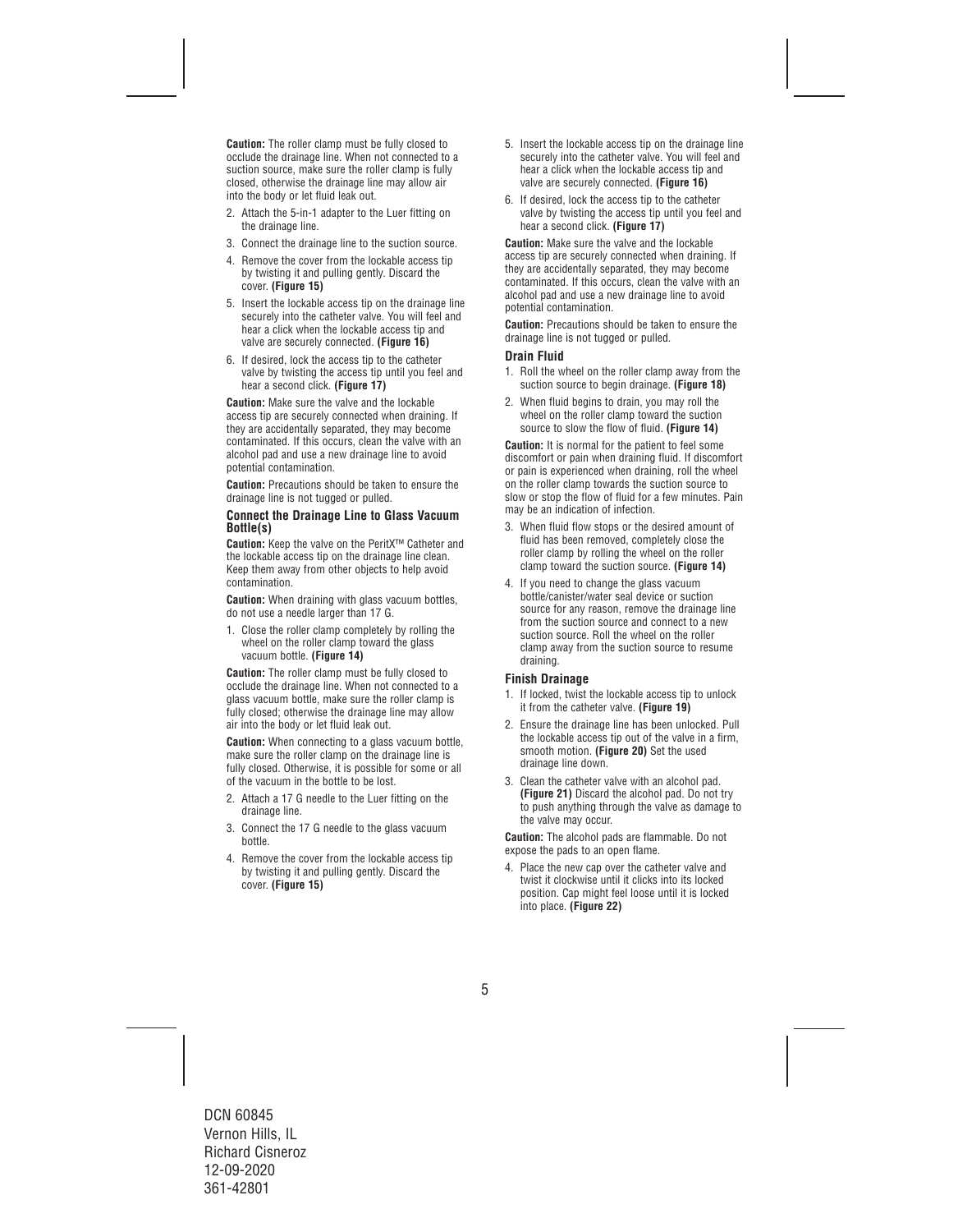#### **Place the Self-Adhesive Dressing**

1. Clean around the catheter site.

**Note:** Make sure the exit site and skin around the catheter are dry before completing the dressing procedure.

- 2. Place the foam catheter pad around the catheter. **(Figure 23)**
- 3. Wind the catheter into loops and place it over the foam pad. **(Figure 24)**
- 4. Cover the catheter with up to four (4) gauze pads **(Figure 25)**
- 5. The self-adhesive dressing has three (3) layers:
	- a. printed liner
	- b. clear wound dressing
	- c. center panel and frame backing
- 6. Peel the printed liner from the self-adhesive dressing, exposing the adhesive surface. (**Figure 26)**
- 7. Center the self-adhesive dressing over the gauze pads and press it down. **(Figure 27) Note:** Do not stretch the self-adhesive dressing during application.
- 8. Remove and discard the center panel from the backing of the self-adhesive dressing. **(Figure 28)**
- 9. Slowly remove the frame while smoothing down the self-adhesive dressing edges. **(Figure 29)**
- 10.Smooth the entire self-adhesive dressing from the center toward the edges using firm pressure to enhance adhesion.
- 11. Disconnect the drainage line from the glass vacuum bottle or suction source.

**Note:** Dispose of the used drainage line and/or used glass vacuum bottles in accordance with applicable local, state, and federal regulations. Used product may present a potential biohazard.

**Note:** The Ethicon BioPatch™ (not included) is compatible for use with the PeritX™ Catheter. If using BioPatch, the disc should be placed on the skin first, before the foam pad and other dressing materials. Follow all instructions for use provided by Ethicon and CareFusion.

#### **Subsequent Drainage Procedures**

Subsequent drainage procedures are to be performed using the Lockable Drainage Line, PleurX<sup>™</sup> Vacuum Bottle, or the PleurX<sup>™</sup> Drainage Kits. Each drainage kit contains the necessary drainage line, vacuum bottle, and other necessary items to perform the drainage procedure.

**It is vital that patients and/or caregivers are carefully instructed on how to use the kit to drain ascites. The person(s) responsible for drainage must be able to demonstrate they are capable of performing the procedure.** 

**If the patient/caregiver is not able or willing to perform the drainage, a medical professional should perform the drainage.** 

**It is recommended that the patient is periodically contacted or seen by a clinician to evaluate treatment regimen, assess need for albumin supplementation and evaluate catheter's functional status.** 

#### **Catheter Maintenance**

To perform saline flushing or declotting procedure, use the Catheter Access Kit (REF 50-7280A). If the catheter valve or tubing is damaged, use the PeritX™ Valve Kit (REF 50-7272) to cut the tubing and replace the valve.

#### **Catheter Removal Procedure**

It may be appropriate and/or necessary at a later date to remove the PeritX™ Peritoneal Catheter. Three successive attempts to drain fluid that result in less than 50 ml of fluid removed may indicate one of the following:

- the ascites has resolved
- the catheter is loculated away from the fluid
- the catheter is occluded
- 1. Place the patient appropriately to access the catheter insertion site.
- 2. Aseptically clean the patient's abdomen around the catheter insertion site.
- 3. Anesthetize the site.
- 4. Remove any remaining sutures securing the catheter.
- 5. Using forceps, dissect around the cuff to free it from the ingrowth. Ensure that the cuff is completely free within the tunnel.
- 6. Grasp the catheter in one hand and pull with a firm, constant pressure.
- 7. Cover the site as appropriate.

**Caution:** Additional complications during catheter removal procedure may be possible due to long catheter indwell time.

Contains Phthalates. The benefit of treatment outweighs the remote possibility of exposure to phthalates.

**Note:** Not made with natural rubber latex.

#### **Magnetic Resonance Imaging (MRI) Safety Information**

Non-clinical testing has demonstrated that the PeritX™ Catheter is MR safe. In non-clinical testing, the image artifact caused by the device extends approximately 2 mm from the device when imaged with a gradient echo pulse sequence and a 3.0 T MRI system.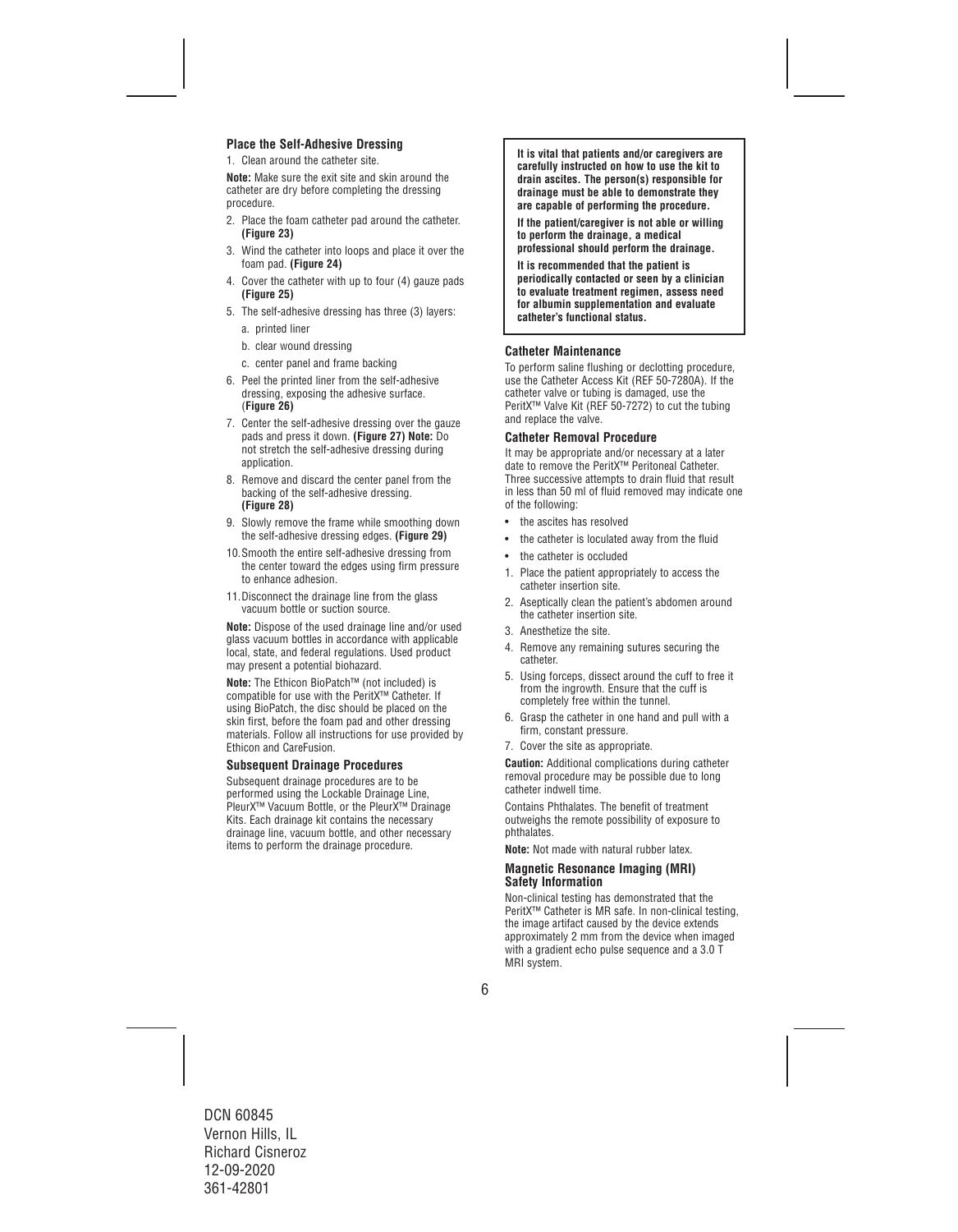**POLYSYN™** - Absorbable Surgical Suture, USP (Violet and Clear)

#### **Description**

POLYSYNTM (Polyglycolic Acid) suture is a synthetic absorbable, sterile, surgical suture composed of a homopolymer of glycolic acid. POLYSYNTM (Polyglycolic Acid) is supplied as either a braided multifilament or as a monofilament suture. POLYSYNTM (Polyglycolic Acid) is provided dyed (violet) or undyed (clear) as well as coated or uncoated. The pigment for the violet dye is D&C Violet #2. The substances contained in the coating and suture are noncollageneous and nonantigenic. POLYSYNTM (Polyglycolic Acid) suture meets all the requirements established by the United States Pharmacopeia (USP) for synthetic absorbable surgical suture.

Rx Only

#### **Indications**

POLYSYNTM (Polyglycolic Acid) suture is indicated for use in general soft tissue approximation and/or ligation, including use in ophthalmic procedures, but not for use in cardiovascular and neurological procedures.

#### **Actions**

POLYSYNTM (Polyglycolic Acid) suture elicits a minimal acute inflammatory reaction in tissues, which is followed by gradual encapsulation of the suture by fibrous connective tissue. Progressive loss of tensile strength and eventual absorption of POLYSYNTM (Polyglycolic Acid) synthetic absorbable sutures occurs by hydrolysis, where the polymer degrades to glycolic acid which is subsequently absorbed and metabolized by the body. Absorption begins as a loss of tensile strength without appreciable loss of mass. Implantation studies in animals indicate that POLYSYNTM (Polyglycolic Acid) suture retains at least 50% of its original tensile strength at two weeks post implantation, with approximately 20% remaining at three weeks. Absorption of POLYSYNTM (Polyglycolic Acid) synthetic absorbable suture is essentially complete between 50 and 90 days.

#### **Contraindications**

This suture, being absorbable, should not be used where extended approximation of tissue is required.

#### **Warnings**

#### **Do not resterilize. Discard open, unused sutures and associated surgical needles.**

Users should be familiar with surgical procedures and techniques involving absorbable sutures before employing POLYSYNTM (Polyglycolic Acid) synthetic absorbable sutures for wound closure, as risk of wound dehiscence may vary with the site of application and the suture material used. Physicians should consider the *in vivo* performance (under ACTIONS section) when selecting a suture for use in patients. The use of this suture may be inappropriate in elderly, malnourished or debilitated patients, or in patients suffering from conditions which may delay wound healing.

As with any foreign body, prolonged contact of any suture with salt solutions, such as those found in the urinary or biliary tracts, may result in calculi formation. As an absorbable suture, POLYSYNTM (Polyglycolic Acid) may act transiently as a foreign body. Acceptable surgical practice should be followed for the management of contaminated or infected wounds. As this is an absorbable suture material, the use of supplemental nonabsorbable sutures should be considered by the surgeon in the closure of sites which may undergo expansion, stretching, or distension or which may require additional support.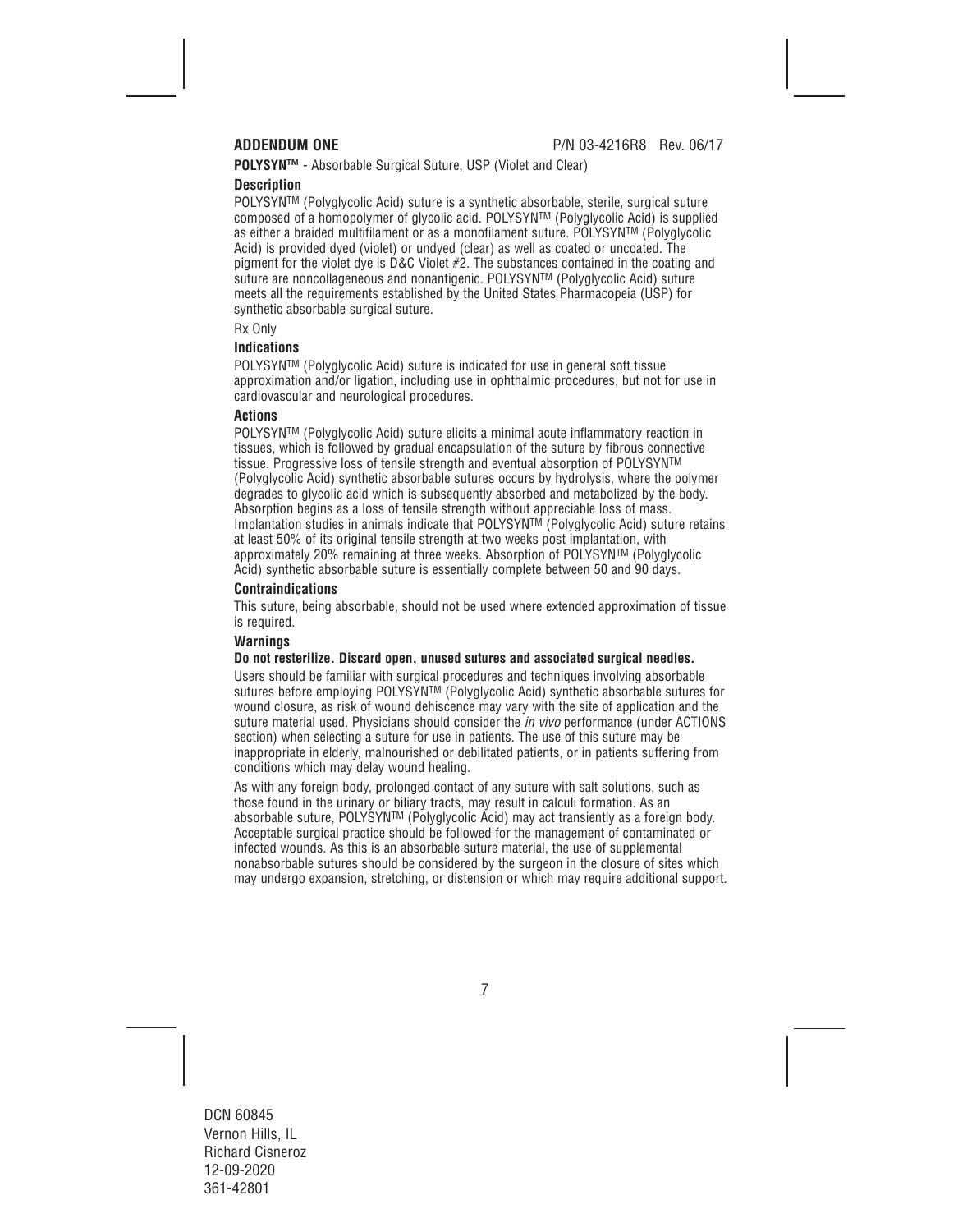#### **Precautions**

Care should be taken to avoid damage when handling. Avoid crushing or crimping the suture material with surgical instruments, such as needle holders and forceps.

Infections, erythema, foreign body reactions, transient inflammatory reactions, and in rare instances, wound dehiscence are typical or foreseeable risks associated with any suture and hence are also potential complications associated with POLYSYNTM (Polyglycolic Acid) suture.

The surgeon should avoid unnecessary tension when running down knots to reduce the occurrence of surface fraying and weakening of the strand.

Under some circumstances, notably orthopedic procedures, immobilization of joints by external support may be employed at the discretion of the surgeon.

Avoid prolonged exposure to elevated temperatures.

To avoid damaging needle points and swage areas, grasp the needle in an area one-third (1/3) to one-half (1/2) of the distance from the swaged end to the point. Reshaping needles may cause them to lose strength and be less resistant to bending and breaking. Users should exercise caution when handling surgical needles to avoid inadvertent needle sticks. Discard used needles in "sharps" containers.

Skin sutures which must remain in place longer than 7 days may cause localized irritation and should be snipped off or removed as indicated.

Adequate knot security for synthetic absorbable sutures, which are coated to enhance handling characteristics, requires the accepted surgical technique of flat, square ties, with additional throws as warranted by surgical circumstance and the experience of the surgeon.

#### **Adverse Reactions**

Adverse effects associated with the use of this device may include, wound dehiscence; failure to provide adequate wound support in closure of sites where expansion, stretching or distension occur etc., unless additional support is supplied through the use of nonabsorbable material; failure to provide adequate wound support in elderly, malnourished, or debilitated patients, or in patients suffering from conditions which may delay wound healing; tissue granulation or fibrosis, wound suppuration and bleeding as well as sinus formation; wound infection, minimal acute tissue inflammatory response characteristic of foreign body response; localized irritation when skin sutures are left in place for greater than seven (7) days; calculi formation in urinary and biliary tracts when prolonged contact with salt solutions such as urine and bile occurs; and transitory local irritation at the wound site.

Broken needles may result in extended or additional surgeries or residual foreign bodies. Inadvertent needle sticks with contaminated surgical needles may result in the transmission of blood borne pathogens.

#### **Sterility**

POLYSYNTM (Polyglycolic Acid) is sterilized using ethylene oxide. Do not reuse. Do not resterilize. Do not use if the package is opened or damaged. Discard opened unused sutures. Do not use after expiration date.

#### **How Supplied**

POLYSYN™ (Polvalvcolic Acid) synthetic absorbable surgical sutures are available sterile as braided multifilament dyed, (violet) and undyed (clear) coated strands in USP sizes 8-0 through 2 (metric sizes 0.4 through 5) in a variety of lengths affixed to various needle types. POLYSYNTM (Polyglycolic Acid) synthetic absorbable sutures are also available sterile as monofilament uncoated, dyed (violet) and undyed (clear) strands in USP sizes 9-0 and 10-0 (metric 0.3 – 0.2) in a variety of lengths affixed to various needle types. Excerpt from: Surgical Specialties Corporation

Surgical Specialties Corporation, Corredor Tijuana-Rosarito 2000,

#24702-B, Ejido Francisco Villa, Tijuana, B.C., C.P. 22235

POLYSYN™ is a trademark of Surgical Specialties Corporation

© 2008-2015 Surgical Specialties Corporation.

All Rights Reserved. Made in Mexico.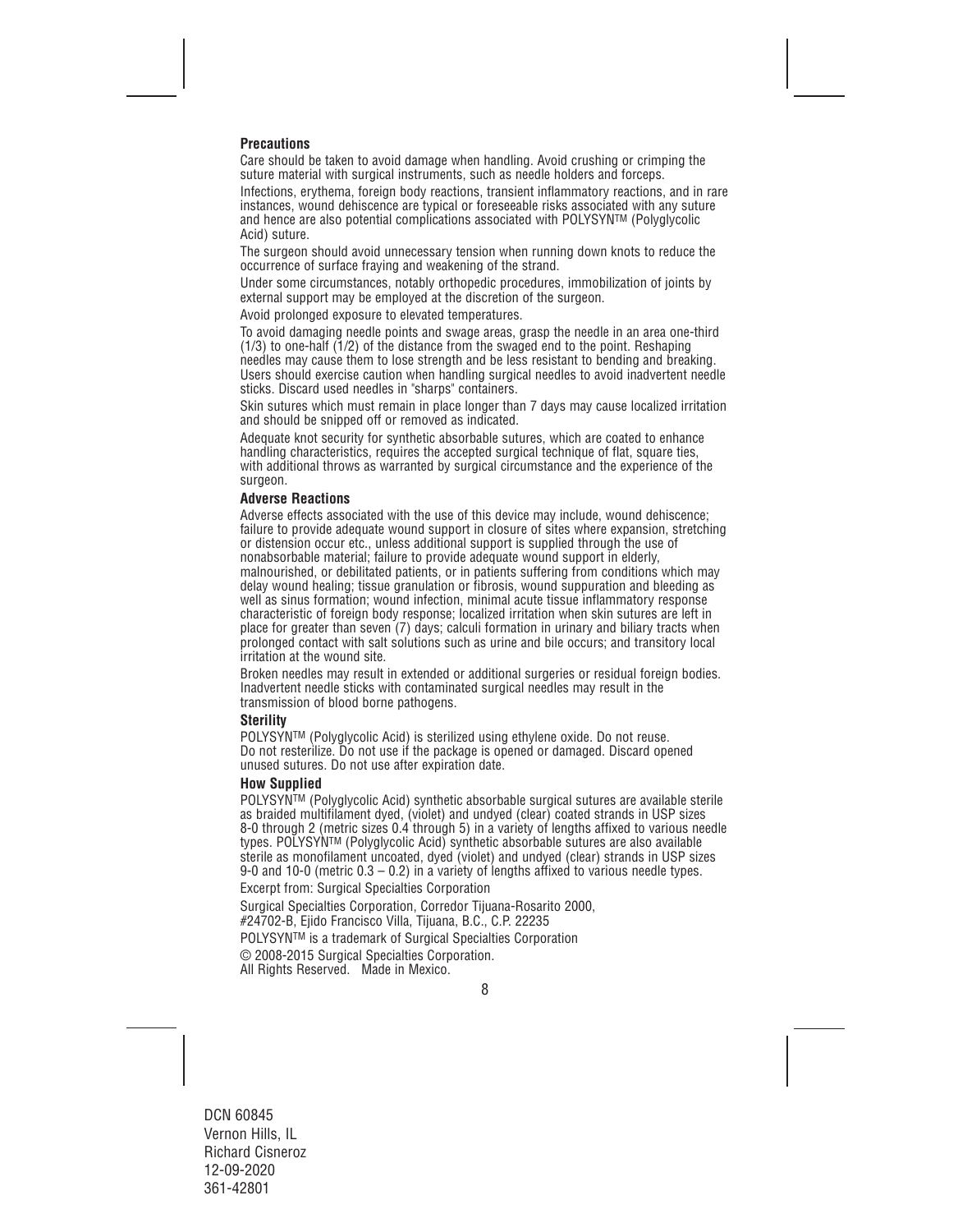#### **SILK SUTURE -** Non-Absorbable Surgical Suture, USP 2-0 Braided, Black **Description**

Silk suture (Black, White) is a non-absorbable, sterile, surgical suture composed of an organic protein called fibroin. This protein is derived from the domesticated species Bombyx mori, (B. mori) of the family Bombycidae. In the United States, Silk suture is provided dyed (black) or undyed (white). The pigment for the black dyed suture is Hematein (Logwood Tree) Black. Silk suture is wax coated. Silk suture is available as either braided or twisted monofilament strands. The product meets all the requirements established by the United States Pharmacopeia (USP) for Non-absorbable Surgical Suture.

Outside the United States only, Virgin Silk suture is available in sizes 8-0 (metric 0.4) and 9-0 (metric 0.3) dyed blue with methylene blue. Virgin Silk suture dyed blue is not available for sale in the United States, and is available for export outside the United States only.

Rx Only

#### **Indications**

Silk suture is indicated for use in general soft tissue approximation and/or ligation, including use in ophthalmic procedures.

#### **Actions**

Silk suture elicits an acute inflammatory reaction in tissues, which is followed by gradual encapsulation of the suture by fibrous connective tissue. While Silk suture is not absorbed, progressive degradation of the proteinaceous silk fiber in vivo may result in gradual loss of the suture's tensile strength over time.

#### **Contraindications**

The use of this suture is contraindicated in patients with known sensitivities or allergies to Silk. Due to the gradual loss of tensile strength which may occur over prolonged periods in vivo, Silk suture should not be used where permanent retention of tensile strength is required.

### **Warnings**

#### **Do not resterilize. Discard open, unused sutures and associated surgical needles.**

Users should be familiar with surgical procedures and techniques involving Silk sutures before employing Silk sutures, for wound closure, as risk of wound dehiscence may vary with the site of application and the suture material used. Physicians should consider the in vivo performance (under ACTIONS section) when selecting a suture for use in patients. The use of this suture may be inappropriate in elderly, malnourished or debilitated patients, or in patients suffering from conditions which may delay wound healing.

As with any foreign body, prolonged contact of any suture with salt solutions, such as those found in the urinary or biliary tracts, may result in calculus formation.

Acceptable surgical practice should be followed with respect to drainage and closure of infected or contaminated wounds.